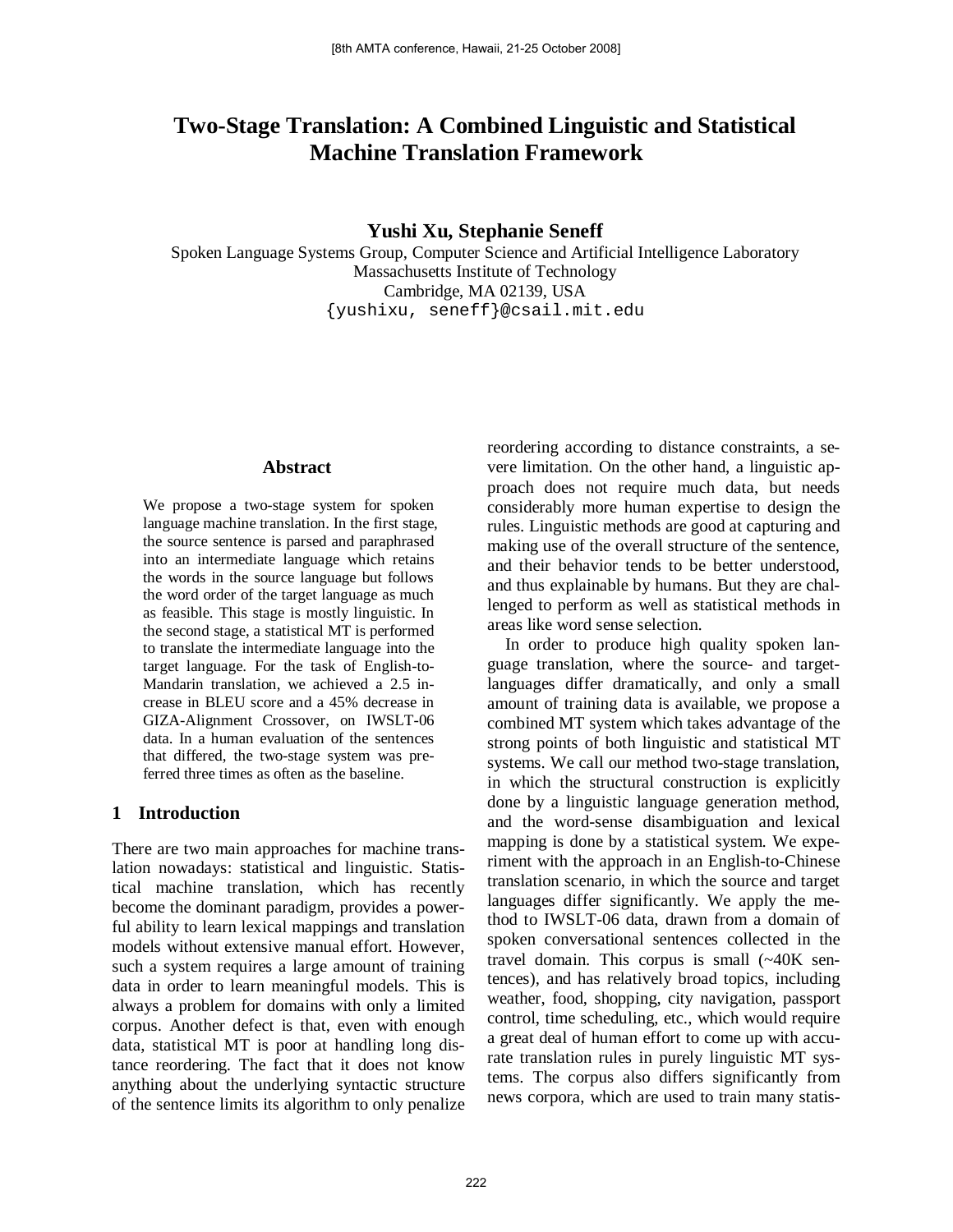tical MT systems. The sentences contain a large percentage of wh-questions, and the corpus is much smaller than typical news corpora, which will cause the statistical MT system to face severe sparse data problems.

## **2 Previous Research**

There are a few systems that use purely linguistic machine translation. Examples include the dialogue interaction and translation assistance systems in the weather domain [Zue et al., 2000] and the flight domain [Seneff and Polifroni, 2000]. Wang and Seneff have shown that a formal parsegenerate method is capable of producing high quality translations when the input is within a limited domain [Wang and Seneff, 2006]. Their system uses a parser to process the input sentence into a meaning representation, and then a rule-based language generator to generate the target sentence string. The same paradigm applies to the translation game system in the hobby and schedule domain [Chao et al., 2007]. These systems produce highly accurate translations, but they only work on very limited domains.

A typical example of a purely statistical MT system is the phrase-based statistical machine translation system MOSES [Koehn et al., 2007]. It learns a phrase table as well as a translation model from the training corpus. This system has been used in many tasks, but usually it requires millions of training utterances from a parallel corpus to train a good model.

Besides the above two types of MT systems, a number of researchers have been trying to incorporate syntax information into statistical systems. [Yamada and Knight, 2001] performed *tree-tostring* translation to directly transform the sourcelanguage parse tree into the target-language string. [Zhang et al., 2007] modeled statistical phrase reordering based on the source-language parse tree. [Wang et al., 2007] reordered the tree nodes using hand-coded linguistic rules. [Zhang, Zen and Rey, 2007] applied shallow parsing on the source side, and automatically extracted chunk reordering rules based on word alignment. [Habash, 2007] adopted a similar idea, but used source-language dependencies to extract the reordering rules. Another system that adopts an approach that is similar to ours is the system by [Simard et al, 2007]. They first translated the sentences using rule-based MT, then used

statistical MT as an automatic post-editing layer. All this research has shown that a hybrid system can produce better results.

In terms of domain and language, many of the previous work has been applied to written corpora. Only a few have focused on the spoken domain [Shen et al, 2007; Carpuat and Wu, 2007]. Although many researchers have been working on translation from Chinese into English, far less research has been devoted to the reverse direction.

## **3 Two-Stage Translation**



<span id="page-1-0"></span>Figure 1. Framework of the system

[Figure 1](#page-1-0) shows the framework of our system. We separate the translation process into two stages. In the first stage, the linguistic method is used to perform structural reconstruction. The source sentence, which in our experiment is in English, is parsed into a meaning representation by a language understanding component. The meaning representation serves as the input to the language generation component. The output of Stage I is a string in an intermediate language, which we call "Zhonglish". The Zhonglish output string maintains most of the words in English, but adopts Chinese word order and Chinese-unique structure. This stage is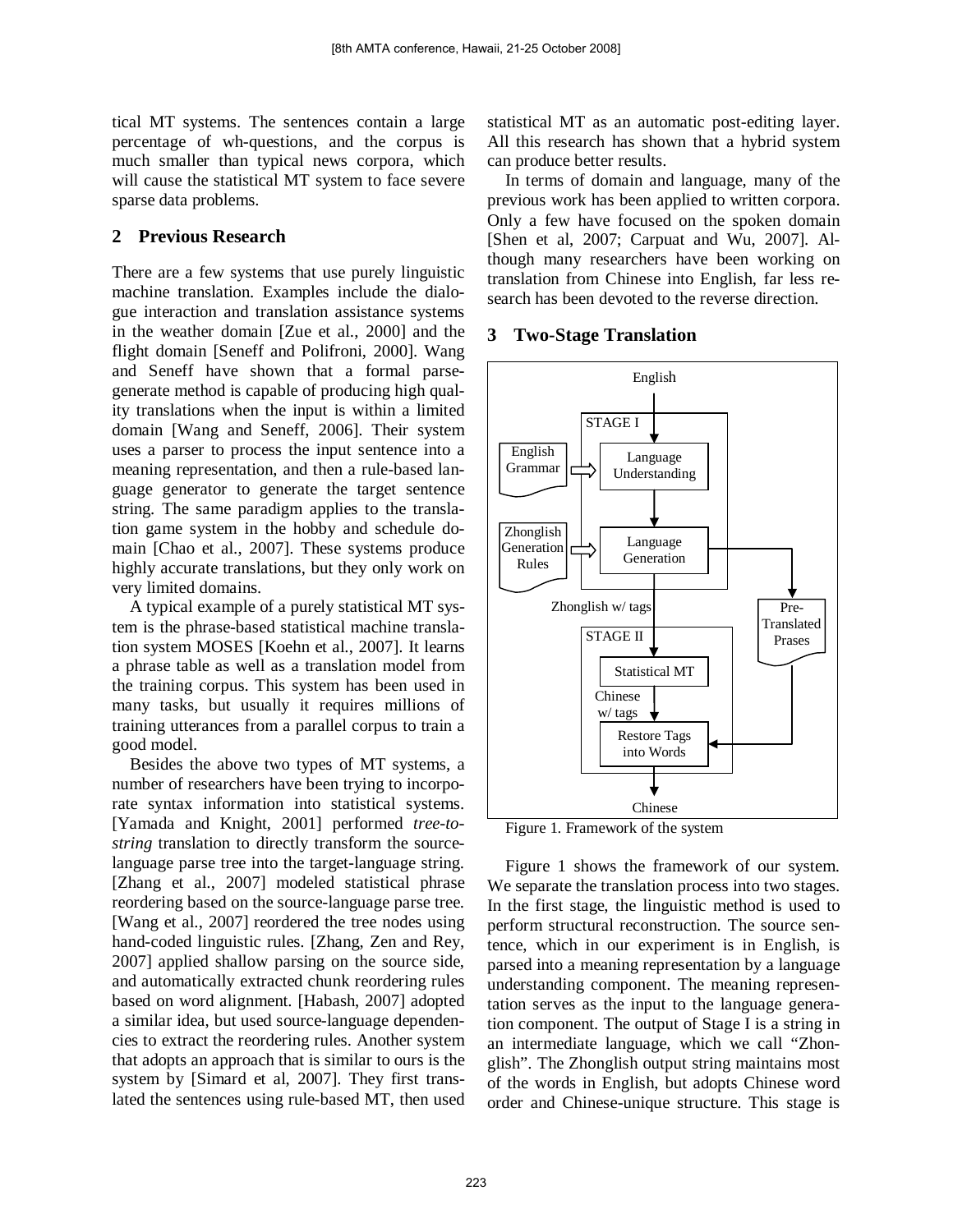different from conventional reordering in that it is generation-based. English-unique words like "the" may be deleted, and Chinese-unique words like "BA"(把) and "MA"(吗) may be inserted. Some simple phrases are fully translated into Chinese in this stage, and are replaced with special tags, such as \$date, or \$time. In the second stage, a Zhonglish-Chinese statistical MT is performed. Since the Zhonglish sentences already have the Chinese structure, little reordering is required in this stage. The main function of the statistical system is wordsense disambiguation and lexical mapping. Finally, we restore the tagged phrases into actual Chinese phrases.

### **3.1 Stage I: English-Zhonglish Translation**

### **3.1.1 Language Understanding**

In the language understanding step, the input sentence is parsed and converted into a "linguistic frame," a hierarchical meaning representation that encodes both syntactic structure and semantic knowledge but discards temporal order. We use the TINA [Seneff, 1992] system, which utilizes a context-free grammar to define allowable patterns, augmented with a probability model to help select among ambiguous parses, and a feature passing mechanism to deal with movement and agreement constraints. After parsing, a separate step converts the parse tree into a linguistic frame. This is accomplished by visiting all nodes in the parse tree in a top-down left-to-right path, and building up the linguistic frame incrementally by consulting a simple mapping table. An example of the output linguistic frame, for the sentence, "Where did you put the book I bought yesterday?," is shown in [Figure](#page-2-0)  [2.](#page-2-0)

Besides the context-free grammar rules, the TINA system contains a trigram spatial-temporal probability model which is trained automatically. It also has a powerful trace mechanism, which moves the words in the surface form back to their deep syntax structure position. For example, in Figure 2, the word "where" is restored to a position under the verb phrase "put" and the word "book" is restored to its position as the object of the verb "buy." This mechanism is especially useful and important when generating into languages which have a very different set of rules for movement, such as Chinese, as we will illustrate in the next section.



<span id="page-2-0"></span>Figure 2. Linguistic frame for input sentence "Where did you put the book I bought yesterday."

### **3.1.2 Language Generation**

We use the GENESIS [Baptist and Seneff, 2000] system for language generation, together with its preprocessor PLUTO [Cowan, 2004]. The preprocessor fills missing features that are specific to the target language. Both the main processor and the preprocess operate with rule templates to generate a surface string from the linguistic frame. The rules dictate the order in which the constituents are to be generated. The three basic constituents in a linguistic frame, namely, clauses, topics (noun phrases), and predicates (broadly including verb phrases, prepositional phrases, and adjective phrases) each have a default generation rule template, which handles the majority of the constituents. In addition, every specific constituent can have its own unique generation rule, or can be a member of a special class that share a unique generation rule. Reordering of the constituents can easily be done by manipulating the generation rules. The syntax of the rules also allows pull/push actions which can handle cross-level movement, such as the whmovement in English. The GENESIS system includes a context-dependent lexicon, which can disambiguate the word-sense according to the part-ofspeech and various flags set during the generation procedure.

Previously, we had developed a set of English generation rules, which can paraphrase the linguis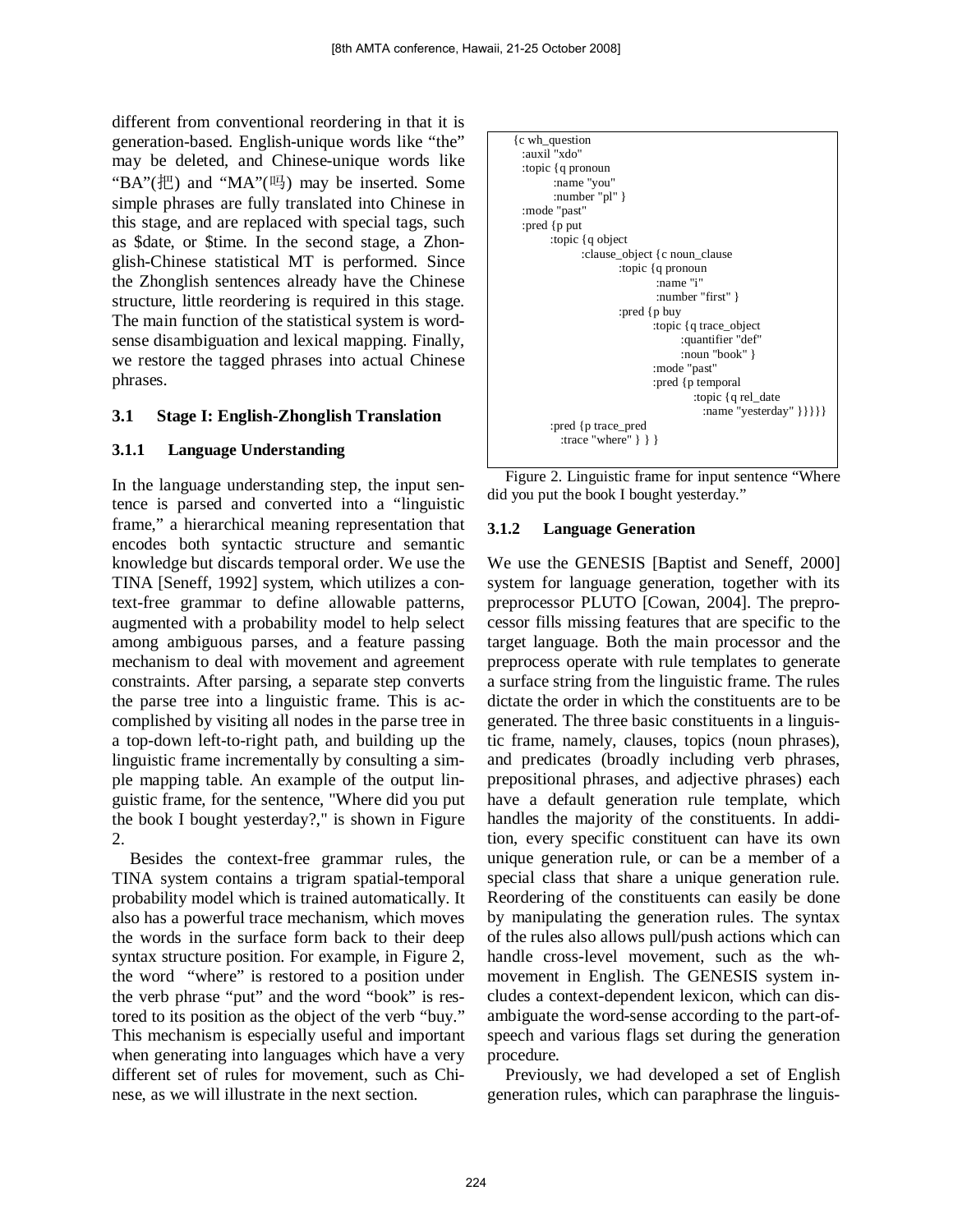<span id="page-3-0"></span>tic frames back into English with high quality. We use this as a reference and a starting point from which to develop the rules for Zhonglish, through the following steps.

Step 1, Undo Overt Movement. Since Chinese usually retains the moved constituents of English wh-movement rules in their deep structure position, it was relatively straightforward to *disable* the generation rules that restored the surface form English string for wh-marked NP's.

Step 2, Omit Inflection and Do-Support. Chinese is a morphology-impoverished language. Inflections of verbs and nouns are thus omitted. And the auxiliary "do" is deleted.

Step 3, Add Chinese Ordering Rules. Chinese basically shares the same SVO structure as English, but differs in a couple of ways. Modifiers like temporals, prepositional phrases and relative clauses are usually preposed. There are also some special constructions in Chinese. For example, the BA-construction rule, which will be discussed in more detail below, realizes a clause in SOV order instead of SVO order. The Zhonglish generation rules order the words according to Chinese word order as much as possible, and also insert Chinese function words that do not exist in English, like "BA" and "DE."

| Input: where did you put the book I bought yesterday?  |  |  |  |
|--------------------------------------------------------|--|--|--|
| Reference: 你 把 我 昨天 买 的 书 放 哪里 了 ?                     |  |  |  |
|                                                        |  |  |  |
| Step 1: did you put I bought the book yesterday where? |  |  |  |
| - 你 放 我 买 - 书 昨天 哪里                                    |  |  |  |
| Step 2: you put I buy the book yesterday where?        |  |  |  |
| 你 放 我 买 - 书 昨天 哪里                                      |  |  |  |
| Step 3: you BA I yesterday buy DE the book put where?  |  |  |  |
| 你把我昨天 买的 - 书 放 哪里                                      |  |  |  |

Figure 3. Example outputs after each of three steps of conversion from English to Zhonglish generation languages.

[Figure 3](#page-3-0) illustrates how the above three steps affect the output string for the linguistic frame in Figure 2. Ideally, if we can produce a perfect Zhonglish sentence, we can simply apply statistical lexical mapping rules to produce a perfect Chinese sentence. But this is not always possible, since translation is usually not simply a literal word-toword conversion.

### **3.1.3 Dealing with Random Constructions**

Our purpose is to separate the translation into two stages, so that the linguistic stage can exercise control over the sentence structure, and as a consequence, the statistical MT system will have less work in figuring out the reordering. Thus, in order to train the statistical component to a high-quality lexicon, phrase table and translation model, it is essential to generate the intermediate language in the way the parallel target sentence is expressed. However, languages have many optional constructions, which complicate the process of deciding how to order constituents. For example, in both English and Chinese, the ordering of multiple prepositional phrases modifying a noun or verb is often ambiguous. One especially challenging example is the Chinese BA-Construction rule, which is often optional. [Figure 4](#page-3-1) shows how a source English sentence can be translated into Chinese equally well with and without BA-Construction. If, in the training data, the parallel target sentence is (a), we don't want the language generation system to output Zhonglish with the word order of (b).

| Input: | Please open your mouth.     |
|--------|-----------------------------|
|        | Translation (a): 请 张开 你 的 嘴 |
|        | Please open your mouth      |
|        | Translation (b): 请把你的嘴张开    |
|        | Please BA your mouth open   |

<span id="page-3-1"></span>Figure 4. Alternative translations of an English sentence with and without BA-Construction.

We deal with this problem by two means. First, the conditions that trigger BA-Construction are carefully examined in our training data. In the situation where BA-Construction is obligatory, the output sentence will always use BA-Construction. When it's optional, the decision is made by taking advantage of the presence of the parallel sentence during training. When producing the linguistic frame, we examine the parallel sentence to find certain features, such as the presence of "BA", and add this information into the linguistic frame generated from the English sentence. Instead of parsing the Chinese sentence, the feature is captured by simple string comparison. This may introduce false features, but they will be ruled out by the constraints written in the generation rules. Only when the feature is set *and* all the constraints are satisfied, the language generation system will produce a sentence with the construction.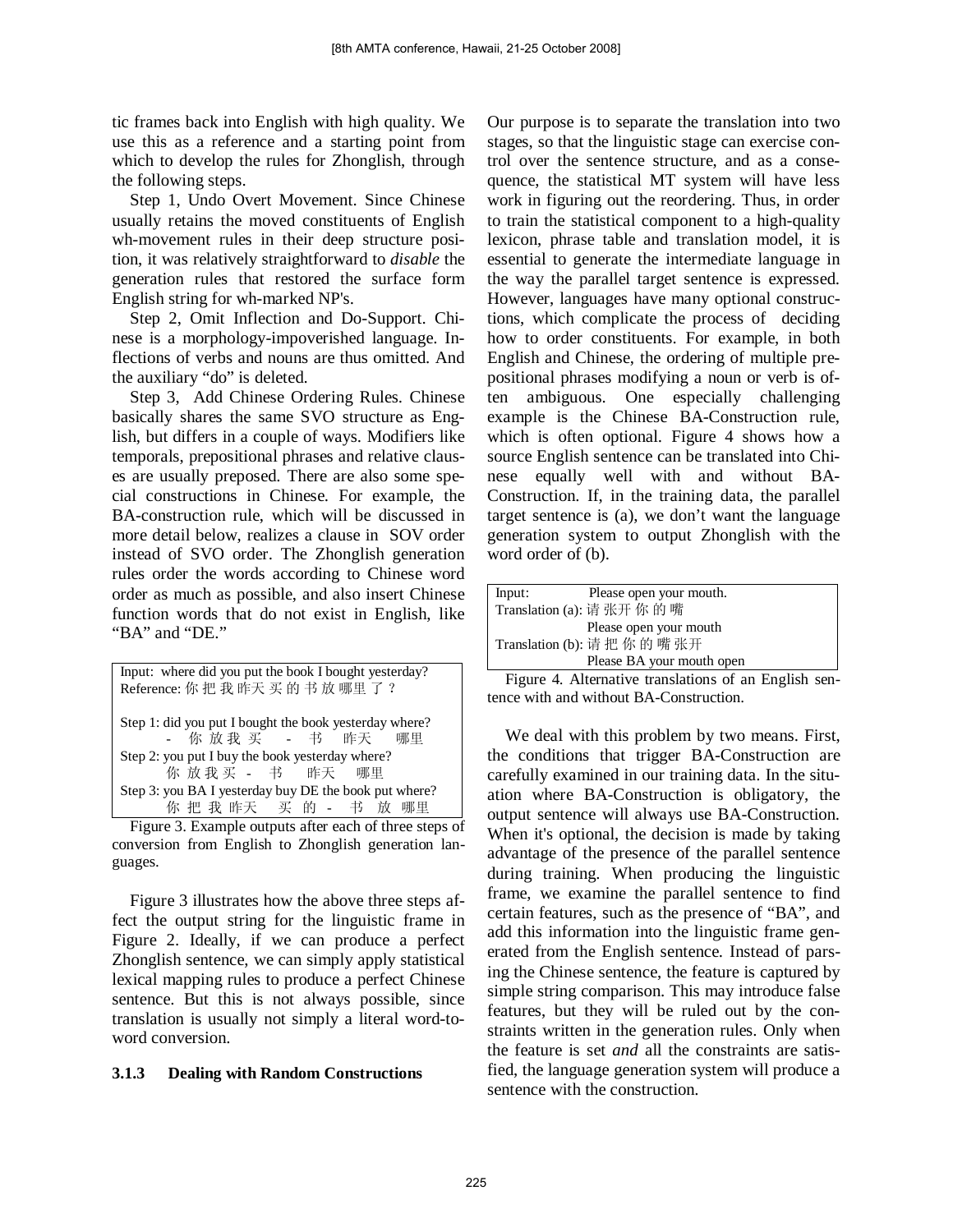# **3.1.4 Pre-Translating Phrases**

Not all the lexical items can be better translated by a statistical system than a linguistic system. Numbers, times and dates are good examples. Because the training data can never cover all of the possible numbers or dates, the results from a statistical MT system are often remarkably wrong for these kinds of translations, as illustrated in [Figure 5.](#page-4-0)

```
Input: eight singles and eight quarters, please.
Output: 一 美元 和 八 八 个 两 角 五分 的 辅币。
        (one dollar and eighty eight quarters)
Input: my watch loses ten minutes a day.
Output: 我 的 表 一 天 慢 三 十 分钟。
        (my watch loses thirty minutes a day)
```
<span id="page-4-0"></span>Figure 5. Problematic translation of numbers for statistical MT system.

In our approach, the linguistic system's rules fully translate some short phrases and replace them with a unique tag before entering Stage II.

The pre-translation is done directly by the language generation component. The GENESIS system includes a context-dependent lexicon. Instead of generating "eight," for example, we use the lexicon to map "eight" directly to the Chinese character " $\sqrt{\ }$ ". Then we replace the actual translation with sequential abstract tags, such as \$number1, \$clock\_time1, etc. The pre-translated words and the corresponding abstract tag names are stored in a mapping table for later access.

Approximately the same process is applied to the parallel Chinese sentence in training, except that, when processing Chinese, we use a fragment parser to tag the corpus. The fragment parser only looks for phrases that satisfy some specific grammar, e.g. numbers, times and dates, and ignores everything else. The fragment parser is very robust in that it won't produce parse failures for complex sentences.

After this process, the sentences are "abstract" to some extent. We generate a language model using the abstracted sentences, which will be used in Stage II. Finally, the outputs produced by the statistical MT system are post-processed to replace the unique tags with their corresponding Chinese word strings.

Although statistical MT can perform a similar pre-translation, we do this explicitly for two reasons. First, the language model generated by the "abstracted" sentences is stronger. Second, although we currently only apply pre-translation on numbers, dates and times, this is an extendable method. We can gradually extend this capability to pre-translate more phrases that the linguistic system is confident of.

# **3.1.5 Dealing with Ambiguous Parses**

Parsing ambiguity is a traditional problem for linguistic systems. If the wrong English parse is chosen, good generation rules will generate bad Zhonglish sentences. The most significant example is ambiguous PP-attachment problem.

In [Figure 6,](#page-4-1) the sentence "May I see the jacket in the window?" has two ambiguous parses. The prepositional phrase "in the window" can be attached to either the verb "see" or the noun "jacket." The two different attachments result in two different Zhonglish outputs. "In the window" ends up landing right before the word it is attached to. Also, when the PP is modifying a noun phrase, an additional function word "DE" is necessary. In order to generate a correct Zhonglish sentence, in this case, the second choice, we need a way to choose the right parse.

| Input: may I see the jacket in the window?                                                                                    |  |  |
|-------------------------------------------------------------------------------------------------------------------------------|--|--|
| Reference: 我 能 看看 橱窗 里 的 夹克衫 吗                                                                                                |  |  |
| Parse 1: [may I [see [the jacket] [in the window]]?]<br>Zhonglish: I may in the window see the jacket ma?<br>我能 在橱窗里 看看 夹克衫 吗 |  |  |
| Parse 2: [may I [see [[the jacket] [in the window]]]?]                                                                        |  |  |
| Zhonglish: I may see the in the window DE jacket ma?                                                                          |  |  |
| 我能看看 在橱窗里 的夹克衫吗                                                                                                               |  |  |

<span id="page-4-1"></span>Figure 6. Ambiguous parses of a sentence exhibiting the PP-attachment problem.

One way to solve this problem, of course, is to improve the parser. The parser does have a probability model that can bias it towards the correct answer, but sparse data problems lead to inevitable errors. However, the explicit striking differences in the surface forms when paraphrased into Zhonglish imply that we can use statistical language modeling techniques applied to the Zhonglish string to potentially reduce errors.

[Figure 7](#page-5-0) gives an example of the idea. We write two sets of Zhonglish generation rules. One set is the ordinary Zhonglish generation rules. The other one we name as "conservative PP-reordering rules," in which only those PPs that are *not* ambi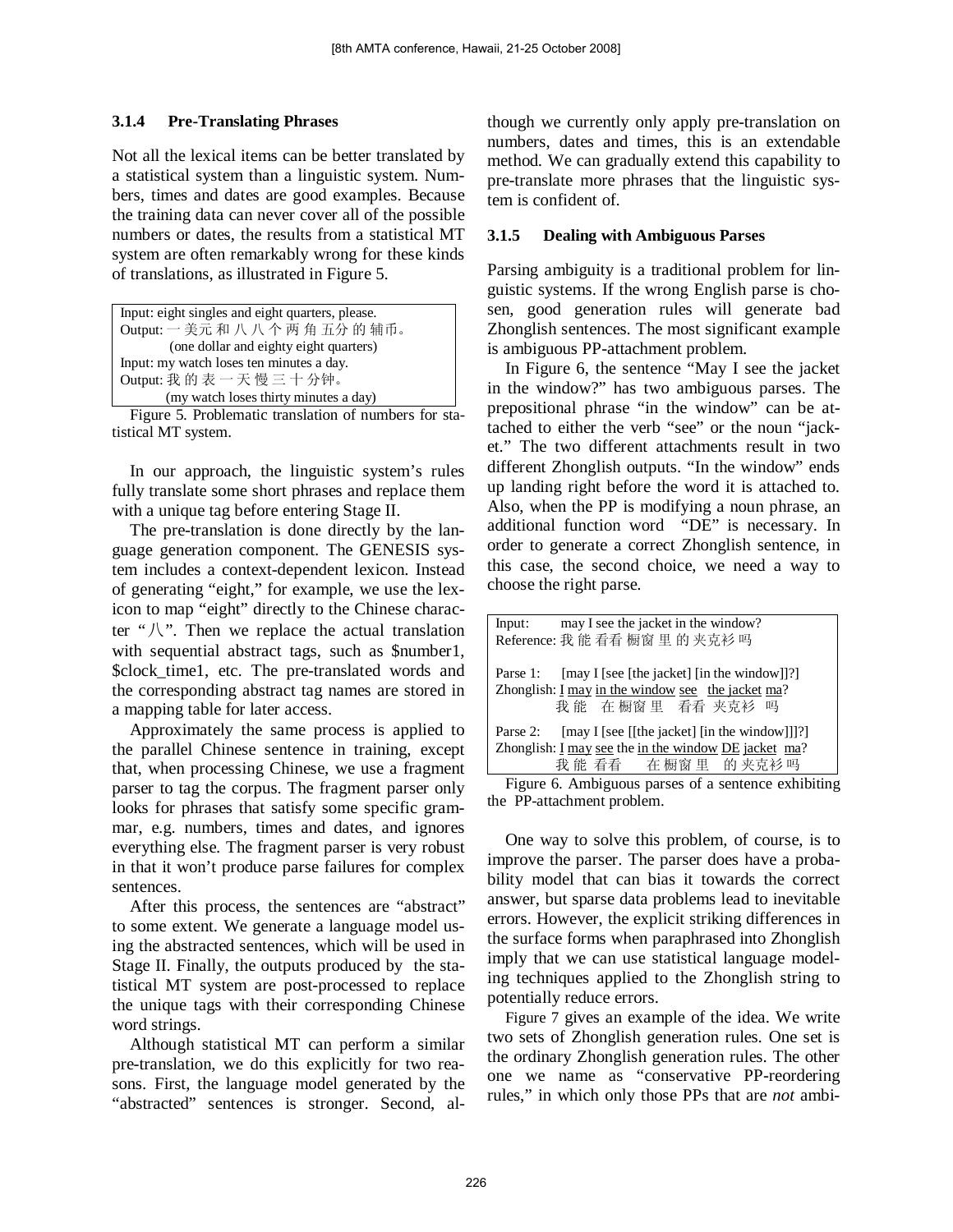guous are reordered to the preposed position. The possibly ambiguous PPs, typically in the situation of VP NP PP, are still left behind as if expressed in English. So the Zhonglish sentences generated from this set of rules are guaranteed to have all *preposed* PPs in correct positions. We train an *n*gram language model on the output of this first run.

| First Run:                                                                                                    |  |  |  |  |
|---------------------------------------------------------------------------------------------------------------|--|--|--|--|
| 1) Parse and generate conservative PP-reordering Zhonglish:                                                   |  |  |  |  |
| not.<br>I write in the<br>I in the<br>ambiguous<br>room write<br>room                                         |  |  |  |  |
| ambiguous<br>I write a letter<br>I write a letter<br>in the room<br>in the room                               |  |  |  |  |
| 2) Generate n-gram language model on the output of 1)                                                         |  |  |  |  |
| Second Run:                                                                                                   |  |  |  |  |
| 1) Parse and generate ordinary Zhonglish with N-best hypo-<br>thesis:                                         |  |  |  |  |
| I write a in the                                                                                              |  |  |  |  |
| room DE letter<br>I write a letter                                                                            |  |  |  |  |
| in the room<br>I in the room<br>write a letter                                                                |  |  |  |  |
| 2) Score the N-best paraphrases using language model from<br>the first run, and choose the best one:          |  |  |  |  |
| I write a in the<br>×<br>room DE letter<br>I write a letter<br>in the room<br>I in the room<br>write a letter |  |  |  |  |

<span id="page-5-0"></span>Figure 7. Example of disambiguation process.

Then in a second pass, we use the ordinary Zhonglish generation rules, in which, regardless of possible ambiguity, all the PPs are reordered into the *preposed* positions. We let the language understanding system output N-best linguistic frames, and let the language generation system generate Nbest Zhonglish sentences for the linguistic frames. Finally, the *n*-gram language model (trained using the above procedure) scores the N-best list and selects the best-scoring one. Because the generation rules force all the PPs to be preposed this time (except in some rare cases where the prepositional phrase is a complement rather than an adjunct), the statistics of the postposed PP in the language model will never be used. Only the *n*-grams relating to the preposed PPs will take effect. They contain information about whether the PP prefers to be attached to the specific verb or to the specific noun. Thus, compared to the raw result coming out from the parser, the one chosen by the *n*-gram language model will have a much greater likelihood to be correct. [Figure 8](#page-5-1) shows some examples of results before and after this process.

| Input         | may I see the jacket in the window?                                                                                   |
|---------------|-----------------------------------------------------------------------------------------------------------------------|
| <b>Before</b> | [may I [see [the jacket] [in the window]]?]                                                                           |
|               | I may in the window see the jacket ma?                                                                                |
| After         | [may I [see [[the jacket] [in the window]]]?]                                                                         |
|               | I may see the in the window DE the jacket ma?                                                                         |
| Input         | I leave my money in the safety box in my room.                                                                        |
| <b>Before</b> | [I [leave $\lceil \text{Im} y \rceil$ money] $\lceil \text{Im} x \rceil$ the safety box]] $\lceil \text{Im} y \rceil$ |
|               | room]].]                                                                                                              |
|               | I BA my in the safety box DE money leave in my                                                                        |
|               | room.                                                                                                                 |
| After         | If I leave $[my]$ money $[(\text{in the safety box})]$ $[\text{in my}]$                                               |
|               | room]]].]                                                                                                             |
|               | I BA my money leave in the in my room DE                                                                              |
|               | safety box.                                                                                                           |

<span id="page-5-1"></span>Figure 8. Examples of best parses and their Zhonglish paraphrases before and after the PP-attachment disambiguation process.

## **3.2 Stage II: Zhonglish-Chinese Translation**

The Zhonglish-Chinese translation is done by a standard phrase-based statistical MT system. Ideally, the Zhonglish and Chinese pair only differs in the language of the words, and reordering is not at all necessary at this stage. But we still turn on the reordering in the statistical MT system to account for the cases that the linguistic system missed.

# **4 Experiment and Evaluations**

# **4.1 Experimental Setup**

The statistical MT system we use is MOSES. This also serves as our baseline. The maximum reordering distance is set to 6. The corpus is the IWSLT-06 data, which is a domain of travel and tourist information. The training set consists of 39,952 parallel sentences, among which about 20% are wh-questions. We use two held-out development sets: dev-set 1 as our development set to do minimal error training, and dev-set 2 as our test set. Both sets have approximately 500 sentences. The experiment is English-Chinese translation.

# **4.2 Results**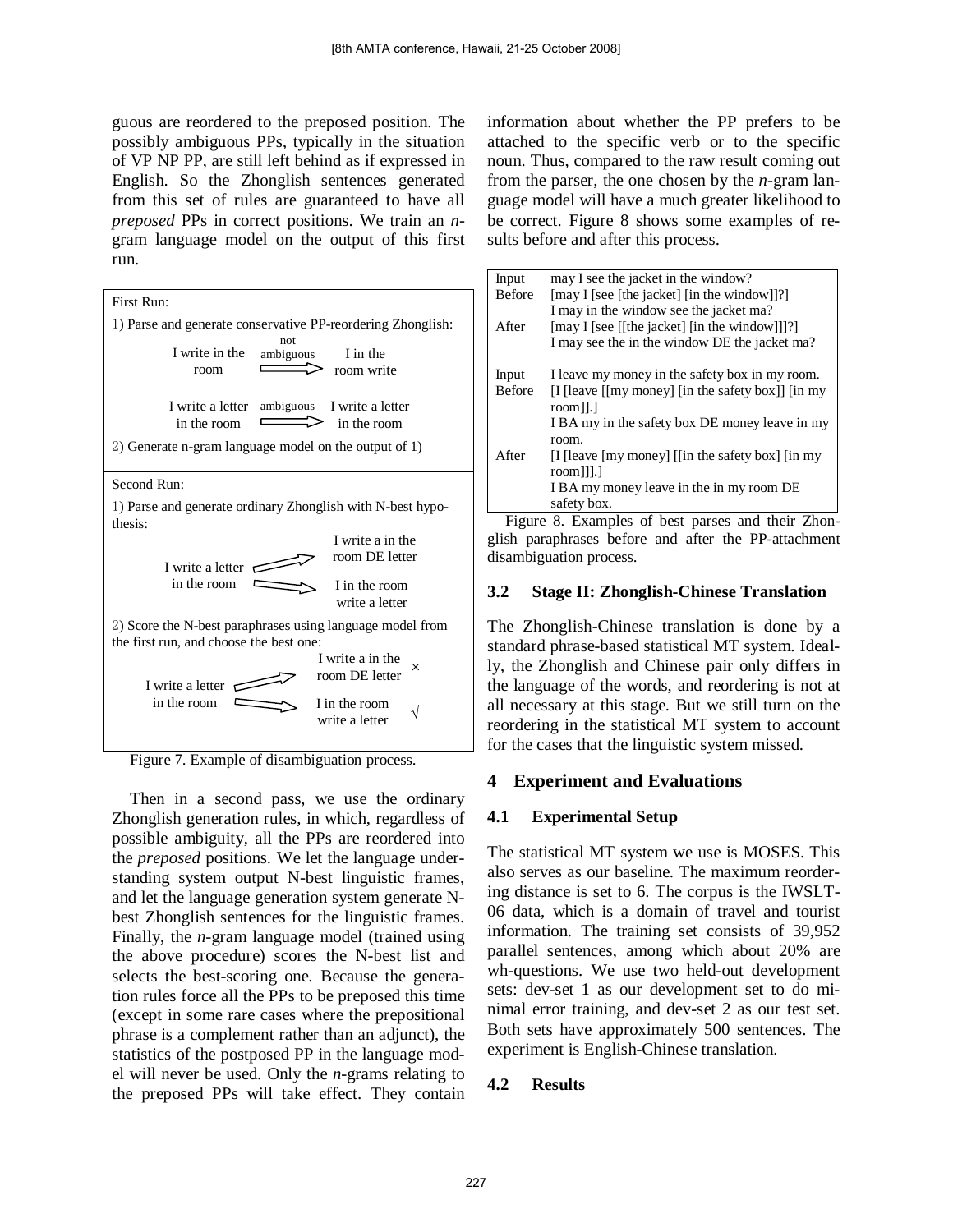<span id="page-6-2"></span>The baseline system is trained with the full training set. However, for our system, the language understanding system cannot parse all of the source sentences. We throw away the sentences that cannot be parsed or can only produce a partial parse result. This gives us a parsable set of 35,672 parallel sentences for training, which is about 89% of the full training set. The same thing is done to the development set. The BLEU scores reported in [Table 1](#page-6-0) are all tested on the parsable set of the test data, which consists of 453 sentences.

|       | <b>Baseline</b> | <b>Baseline</b> | Our Approach   |
|-------|-----------------|-----------------|----------------|
|       | (trained with)  | (trained with)  | (trained with) |
|       | full set)       | parsable set)   | parsable set)  |
| BL EU | 31.48           | 30.78           | 33.33          |

<span id="page-6-0"></span>Table 1. BLEU score of baseline and our system.

As shown in [Table 1,](#page-6-0) even with 11% less training data, our approach realized a 1.85 point improvement on BLEU score over the baseline. When the baseline is restricted to train on only the parsable data, our approach gained over 2.5 BLEU points. [Figure 9](#page-6-1) shows some comparisons of results between the baseline and our approach.

```
a) what time does the bus for boston leave?
B: 什么 时候 的 巴士 从 波士顿 出发 ?
   (The bus of what time leaves from Boston?)
O: 这 趟 去 波士顿 的 巴士 什么时候 出发 ?
   (When does this bus for Boston leave?)
b) that comes to five dollars and thirty-two cents.
B: 总共 两 美元 三 十 五 美分 。
   (Altogether two dollars thirty-five cents.)
O: 总共 是 五 美元 三 十 二 美分 。
   (Altogether is five dollars thirty-two cents.)
c) it's cherry blossom season.
B: 这 是 cherry blossom 季节 。
   (This is cherry blossom season.)
O: 它 是 樱花 的 季节 。
   (It is cherry blossom's season.)
```
<span id="page-6-1"></span>Figure 9. Different translation results from baseline system and our system. B denotes baseline, and O denotes our system. Literal translations of the Chinese sentences are shown in brackets.

In analyzing the results, we concluded that the gain is mostly due to three reasons. First, proper structural construction helps the output translation to be in the correct word order. Example a) in [Fig](#page-6-1)[ure 9](#page-6-1) exhibits this point. The output from the baseline is almost a straight word-to-word translation.

The meaning is quite different from the original English sentence. But with our approach, the sentence is correctly translated. Secondly, pretranslation helps. Our system can always get the numbers, times and dates correct, as shown in example b). Finally, example c) shows that, with the two stages, the statistical MT system can better align the parallel sentences, thus producing a lexicon and phrase table with higher quality.

Despite the improvement we got for BLEU score, we observed that this is not a very reliable measurement for our experiment. Chinese has freer word order and more optional words than English, but we only have one reference translation for each test sentence. Furthermore, some reference sentences have typos and some are not judged as the natural way of expressing the meaning by native speakers. Therefore, we also did a human evaluation on the subset of the test set where the two systems' outputs differ. The human judge is given the original English sentence and is asked to judge which translation is better, or that they are equally good (equally bad). [Table 2](#page-6-2) shows the result. It is very clear that our approach did much better than the baseline statistical MT. The results in both lines are statistically significantly different ( $p <$ 0.001).

|                                          | # baseline better | # our system better |
|------------------------------------------|-------------------|---------------------|
| Baseline with full<br>training set       | 33                | 99                  |
| Baseline with pars-<br>able training set | 26                | 98                  |
|                                          |                   |                     |

Table 2. Human evaluation of the baseline and our system.

### **4.3 GIZA Alignment Crossover**

The BLEU score and the human evaluation showed the overall performance of the system. We also want to test how well Stage I does. Since the output of Stage I is a manmade language, which doesn't have any ground-truth to compare with, we developed another way to evaluate: the GIZA alignment crossovers. Perfect Zhonglish would achieve an ideal goal where, when a Zhonglish sentence is aligned with the corresponding Chinese sentence, all the word pairs are in sequence, i.e. the crossover is zero. So, in Stage II, the lower the number of crossovers on the training data, the better Stage I performs.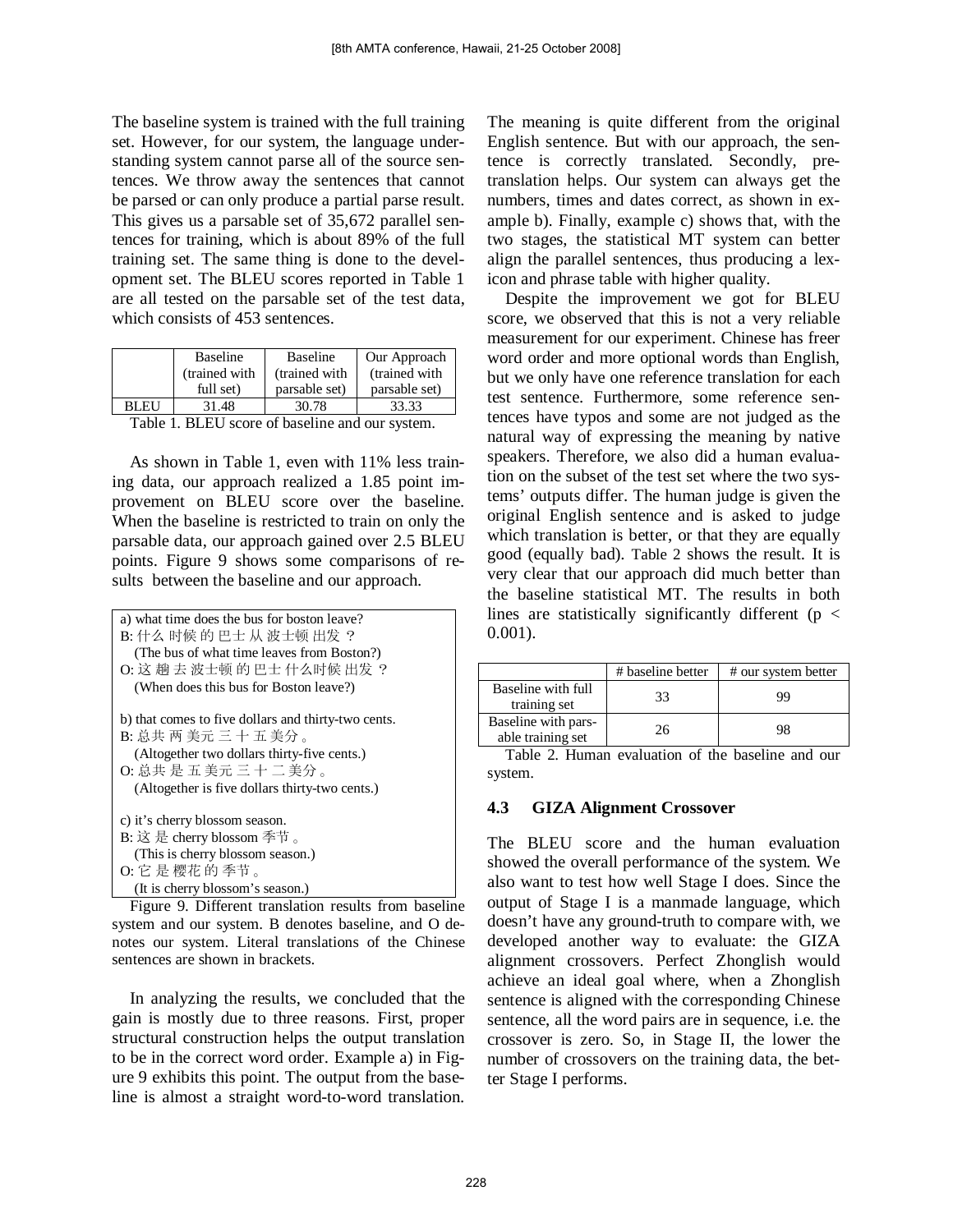<span id="page-7-2"></span>[Figure 10](#page-7-0) exemplifies how we actually count the crossover. Each cross is counted as one. If an alignment crosses two other alignments, it is counted as two. This means long distance disorder is worse than local disorder, which conforms to human perception.



<span id="page-7-0"></span>Figure 10. Example of calculating GIZA-alignment crossover. In this example, the crossover equals to 3.

|                                         | Avg. Crossover<br>Per Sentence | Normalized<br>Avg Crossover | % of Zero-<br>Crossover<br>Sentences |
|-----------------------------------------|--------------------------------|-----------------------------|--------------------------------------|
| E-C Pair<br>(full training<br>set)      | 11.3                           | 0.97                        | 22.0                                 |
| E-C Pair<br>(parsable)<br>training set) | 10.52                          | 0.95                        | 22.5                                 |
| Z-C Pair<br>(parsable)<br>training set) | 5.91                           | 0.52                        | 40.5                                 |

<span id="page-7-1"></span>Table 3. GIZA-Alignment Crossovers for original English-Chinese Pair and our Zhonglish-Chinese Pair. The normalized average crossover is obtained by normalizing on the length of the source sentences.

This measurement is objective and easy to obtain. It is very intuitive from the number to see how well our Stage I is doing. [Table 3](#page-7-1) lists the average crossover of the training data of the baseline system (pair of English and Chinese sentences) and our system (pair of Zhonglish and Chinese sentences).

Our Zhonglish-Chinese pair has only about 55% as many crossovers as the original English-Chinese pair. And we have 18% *absolute* more sentences that are crossover-free. This is a substantial improvement. We also measure how our dealing with random constructions and ambiguous parses affect the crossover. [Table 4](#page-7-2) gives the result.

The figures show positive results of our methods for handling the two problems. Especially for the handling of ambiguous parses, the decrease in crossover indicates that more PP's are in the correct position; i.e., they are attached to the correct phrases.

|                          | Avg. Crossover<br>Per Sentence | Normalized<br>Avg Crossover | % of Zero-<br>Crossover<br>Sentences |
|--------------------------|--------------------------------|-----------------------------|--------------------------------------|
| Z-C Pair                 | 6.08                           | 0.54                        | 39.4                                 |
| Z-C Pair<br>$(+RC)$      | 6.03                           | 0.53                        | 40.0                                 |
| Z-C Pair<br>$(+RC, +AP)$ | 5.91                           | 0.52                        | 40.5                                 |

Table 4. Effects of random construction and ambiguous parse handling. RC stands for Random Construction. AP stands for Ambiguous Parses.

## **5 Conclusion and Future Work**

We presented a two-stage approach for machine translation. In the first stage, the translation from English input to Zhonglish output involves extensive linguistic knowledge about both the English grammar (to parse the English sentence) and the Chinese grammar (to generate the Zhonglish sentence). During the Zhonglish generation process, we take advantage of the parallel corpus to provide additional information from the parallel sentence and to overcome the problem of random constructions. We also pre-translate some numbers, times and dates during generation. The ambiguous PPattachment problem is handled with an *n*-gram language model generated by conservative PPreordering rules. We have verified both by the conventional BLEU score metric and human evaluation that our method outperforms the purely statistical MT system. The BLEU score increases by 2.5 percent, and a human evaluator prefers the twostage system 3:1 over the baseline. We also measured the performance of the linguistic stage by GIZA alignment crossovers. After reconstructing the sentence structure by linguistic methods, the crossover decreases by 45 percent absolute.

Within the linguistic stage, we throw away 11% of the data due to the limited ability of the language understanding system. However, we saw that the baseline system can gain an improvement of about 0.7 BLEU points by using this part of the data. This implies that, if our system can somehow use the unparsable data, we may realize additional improvement. One way is to simply improve the coverage of the parser through further grammar rules, and another is to allow partial parses. We can break one unparsable sentence into pieces and process each piece, then glue the resulting Zhonglish pieces together. But this may cause problems when a reordering needs to cross the boundary of the two pieces. Another possible way is to simply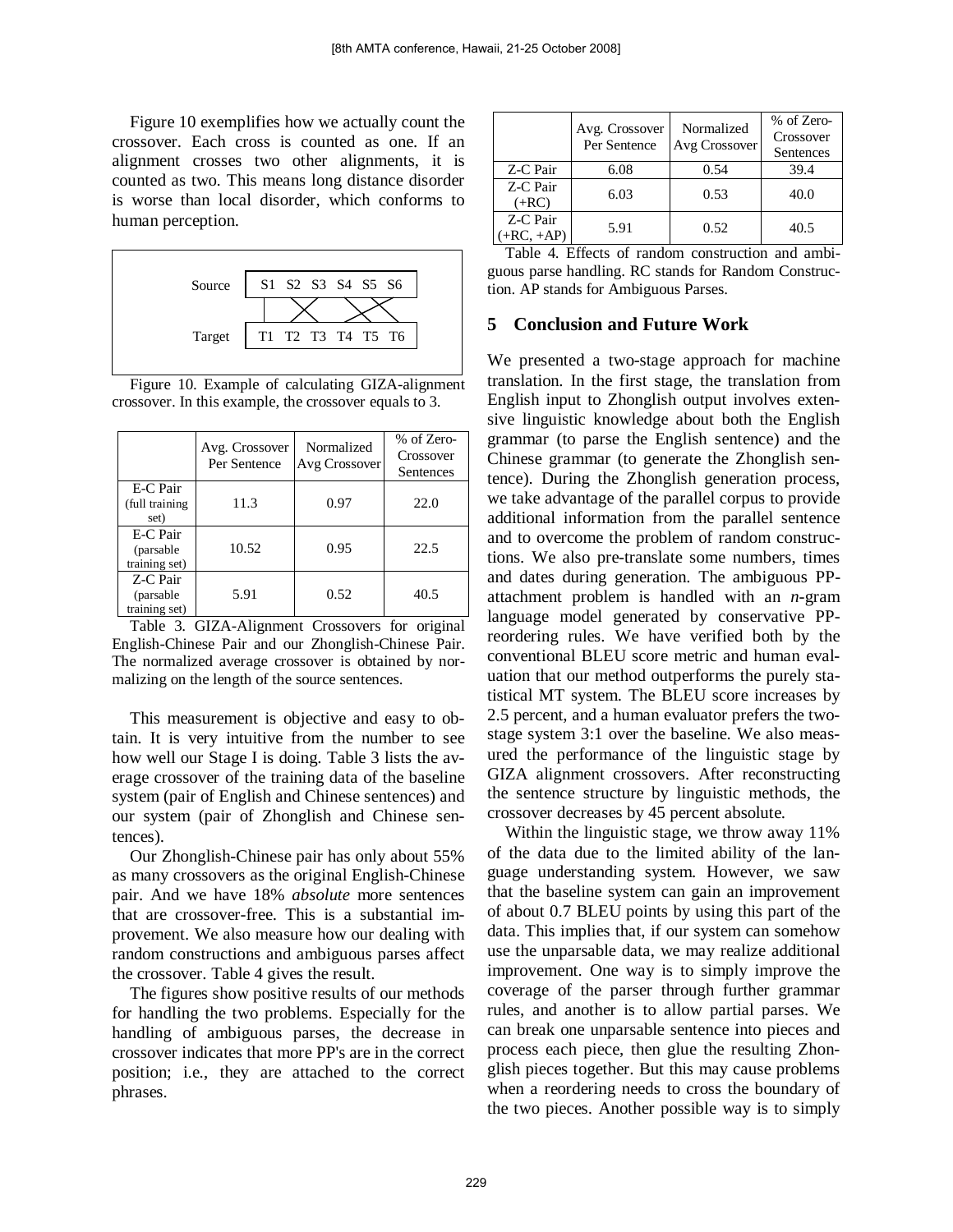use the unparsable English sentences and pretend they are Zhonglish. This would likely inject noise into the system that could weaken the performance of the well-modeled training data, but both ways are worth trying.

Another possible space to explore is linguistic pre-translation. Currently we are only pretranslating numbers, times and dates. But we can also pre-translate other phrases that we are confident to translate linguistically. Gradually, as more and more phrases are pre-translated, the whole system will move towards the linguistic side. And with more words replaced by the corresponding tags, the sparse data problem becomes less severe, and very likely, the statistical stage will perform better.

Finally, we also plan to apply this approach to other machine translation task such as English-Arabic and Chinese-English. We are confident that this approach can have positive results in other tasks as well.

#### **Acknowledgments**

This research has been supported by the Delta Electronics Environmental and Educational Foundation. We would like to thank Chao Wang for her advice and guidance in this research.

# **References**

- Yasuhiro Akiba, Eiichiro Sumita, Hiromi Nakaiwa, Seiichi Yamamoto, Hiroshi G. Okuno. 2003. Experimental Comparison of MT Evaluation Methods: RED vs. BLEU. In *Proc. of MT Summit IX, New Orleans, USA, 2003*.
- Lauren Baptist and Stephanie Seneff. 2000. Genesis-II: A Versatile System for Language Generation in Conversational System Applications. In *Proc. of ICSLP, Beijing, China, 2000*.
- Marine Carpuat and Dekai Wu. 2007. Improving Statistical Machine Translation using Word Sense Disambiguation. In *Proc. of EMNLP, Prague, Czech Republic, 2007*.
- Chi-Hyu Chao, Stephanie Seneff, and Chao Wang. An Interactive Interpretation Game for Learning Chines. *Proc. of the Speech and Language Technology in Education (SLaTE) Workshop, Farmington, Pennsylvania, 2007*.
- Boxing Chen, Jun Sun, Hongfei Jiang, Min Zhang and Ai Ti Aw. 2007. I2R Chinese-English Translation

System for IWSLT 2007. In *Proc. of IWSLT, Trento, Italy, 2007*.

- Brooke A. Cowan. 2004. PLUTO: A Preprocessor for Multilingual Spoken Language Generation. Master's Thesis, MIT, Cambridge, Massachusetts, 2004.
- Nizar Habash. 2007. Syntactic Preprocessing for Statistical Machine Translation. In *Proc. of MT Summit XI, Copenhagen, Denmark, 2007*.
- Philipp Koehn, Hieu Hoang, Alexandra Birch, Chris Callison-Burch, Marcello Federico, Nicola Bertoldi, Brooke Cowan, Wade Shen, Christine Moran, Richard Zens, Chris Dyer, Ondrej Bojar, Alexandra Constantin, Evan Herbst. 2007. Moses: Open Source Toolkit for Statistical Machine Translation. *ACL demonstration session, Prague, Czech Republic, June 2007*.
- Daniel Marcu, Wei Wang, Abdessamad Echihabi and Kevin Knight. 2006. SPMT: Statistical Machine Translation with Syntactified Target Language Phrases. In *Proc.of EMNLP, Sydney, Australia, 2006*.
- Stephanie Seneff. 1992. TINA: A Natural Language System for Spoken Language Applications. *Computational Linguistics, Vol. 18, No. 1, 1992*.
- Stephanie Seneff and Joseph Polifroni. 2000. Dialogue Management in the MERCURY Flight Reservation System. In *Proc. of ANLP-NAACL, Satallite Workshop, Seattle, WA, 2000*.
- Wade Shen, Brian Delaney, Tim Anderson and Ray Slyh. 2007. The MIT-LL/AFRL IWSLT-2007 MT System. In *Proc. of IWSLT, Trento, Italy, 2007*.
- Michel Simard, Nicola Ueffing, Pierre Isabelle and Roland Kuhn. 2007. Rule-Based Translation with Statistical Phrase-Based Post-Editing. In *Proc. of the Second Workshop On Statistical Machine Translation, ACL, Prague, Czech Republic, 2007*.
- Chao Wang, Michael Collins, and Philipp Koehn. 2007. Chinese Syntactic Reordering for Statistical Machine Translation. In *Proc. of EMNLP, Prague, Czech Republic, 2007*.
- Chao Wang and Stephanie Seneff. 2007. A Spoken Translation Game for Second Language Learning. In *Proc. of AIED, Marina del Rey, California, 2007*.
- Chao Wang and Stephanie Seneff. 2006. High-quality Speech Translation in the Flight Domain. In *Proc. of Interspeech, Pittsburgh, Pennsylvania, 2006*.
- Kenji Yamada and Kevin Knight. 2001. A syntax based statistical translation model. In *Proc. of ACL 2001*.
- Dongdong Zhang, Mu Li, Chi-Ho Li and Ming Zhou. 2007. Phrase Reordering Model Integrating Syntactic Knowledge for SMT. In *Proc. of EMNLP, Prague, Czech Republic, 2007*.
- Ying Zhang, Stephan Vogel, Alex Waibel. 2004. Interpreting Bleu/NIST scores: How much improvement do we need to have a better system? In *Proc. of LREC, Lisbon, Portugal, 2004*.